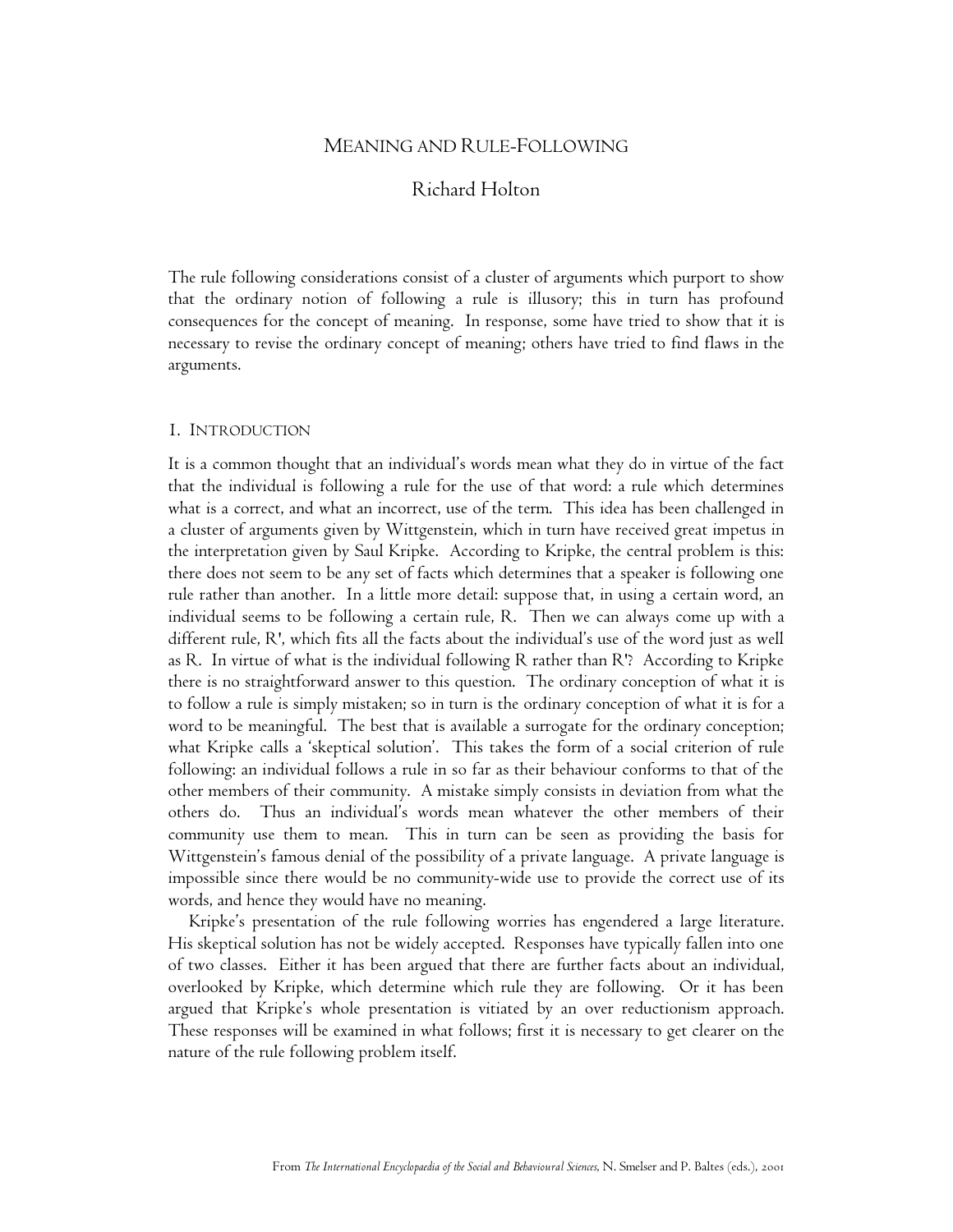#### 2. THE RULE-FOLLOWING PROBLEM

The passages of Wittgenstein that provide the inspiration for the argument appear, in typically compressed and gnomic form, in Wittgenstein 1953, ¶138–242, and Wittgenstein 1978 §VI. Kripke's account was published in its final form in Kripke 1980, having been widely presented and discussed before; a similar interpretation was given independently in Fogelin 1987 (first edition 1976). There has been some controversy as to how accurate Kripke's presentation of Wittgenstein's views are; a number of authors have embraced the term 'Kripkenstein' to refer to the imaginary proponent of the views discussed by Kripke. The exegetical issue will not be of concern here. The concern will be only with the argument presented by Kripke. (For discussion of the exegetical issues see Boghossian, 1991)

The central idea is easily put. Imagine an individual who makes statements using the sign '+'. For instance, they say '14 +  $7 = 21'$ , '3 +23 = 26'. It might be thought that they are following the rule that  $+$ ' denotes the plus function. But consider the sums using  $+$ ' that they have never performed before (there must be infinitely many of these, since they can only have performed finitely many sums). Suppose that '68 +  $57'$  is one such. Now consider the quus function, which is stipulated to be just like the plus function, except that 68 quus 57 is 5. What is it about the individual that makes it true that they have been using  $\equiv$  to denote the plus function rather than the quus function? By hypothesis it cannot be that they have returned the answer '125' to the question 'What is  $68 + 57$ '', since they have never performed that sum before.

The immediate response is that the individual meant plus in virtue of having mastered some further rule: for instance, the rule that, to obtain the answer to the question 'What is  $68 + 57$ ?' one counts out a heap of 68 marbles, counts out another of 57, combines the two heaps, and then counts the result. But now reapply the worry. How can it be known that by 'count' the individual did not mean 'quount', where, of course, this means the same as 'count' except when applied to a heap constructed from two piles, one containing 68 objects, the other containing 57, in which case one correctly quounts the pile if one simply returns the answer 5? One might try to fix the meaning of 'count' by some further rule; but this will just invite further worries about what is meant by the words occurring in that rule. Clearly there is a regress. Any rule that is offered to fix the interpretation of a rule will always be open to further interpretations itself.

At this point it might be suggested that it is a fact about the individual's *dispositions* that determines that they meant plus: the relevant fact is that they would have answered '125' if one had asked them 'What is  $68 + 57$ '. But that response falls foul of the normativity constraint on rules. Rules are things that tell us what we *ought* to do; dispositions are simply facts about what we *would* do. To think that facts about the rules we follow can be derived from facts about our dispositions is to try, illegitimately, to derive an 'ought' from an 'is'. Thus even if, due to some cognitive blip, the individual would in fact have answered '5' to the question 'What is  $68 + 57$ ', one would still want to say that by '+' they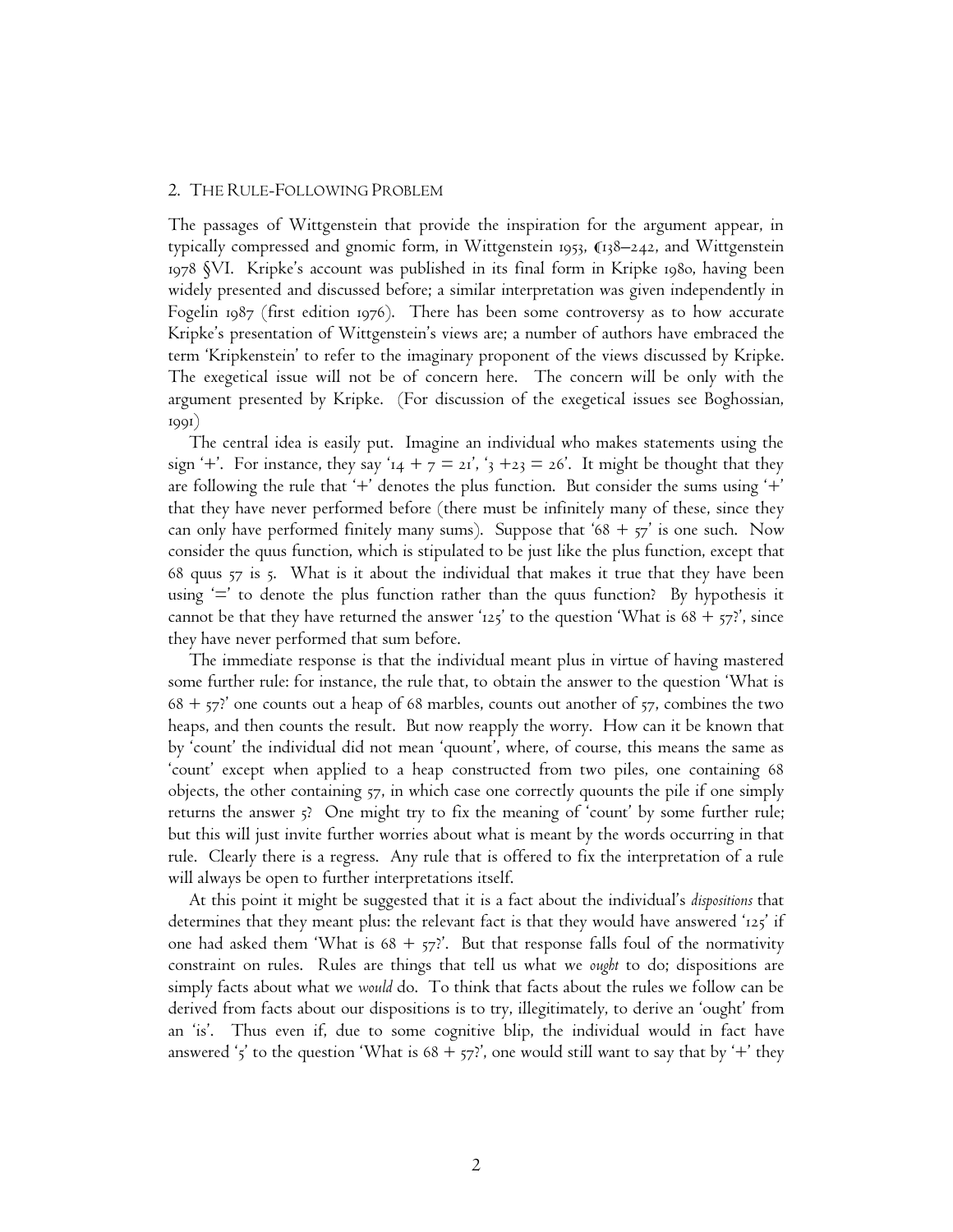meant plus, but that they simply made a mistake. If one identifies what their rule requires them to do with what they would in fact do, no possibility is left that they might go wrong. Yet it is part of the very idea of a rule that one can make sense of the idea of breaking it So one cannot identify the rule that an individual would follow with what they are disposed to do. No answer has been found to the question of what the individual means by their words.

It is important to see just how wide the repercussions of this are. First note that although Kripke presents the problem as an epistemic one (how can one *know* that the individual meant plus rather than quus), the deeper problem is constitutive: there seems to be nothing for meaning to consist in. Second note that the problems do not arise just because Kripke restricts himself to behavioural evidence. The argument is that there is nothing in the individual's mind, not just their behaviour, that can determine what they mean. (Here there is an important difference between Kripke's arguments and the influential arguments for the indeterminacy of meaning given by Quine (1960); Quine does restrict himself to behavioural evidence.) Third, note that is it is not just a matter of the meaning of words in a public language. The same considerations apply to the very contents of an individual's thoughts themselves. How can an individual know that their thought that  $2 + 2 = 4$  is a thought about plus, and not a thought about quus? This makes the worry go much deeper; and it also makes Kripke's skeptical solution much more shocking. For it is one thing to say that the meaning of words in a public language are determined by the behaviour of the community; there is a sense in which, given the conventional nature of language, something like that is bound to be true. It is quite another to say that the very contents of an individual's thoughts are somehow determined by the community around them. It is now time to examine the skeptical solution a little more deeply

### 3. THE SKEPTICAL SOLUTION

Recall that the basic problem that arose in identifying following a rule with having a disposition: it gives us no purchase on the idea of making a mistake. But once one identifies following a rule with conforming to the dispositions of the *community* , the idea of a mistake can come back: an individual makes a mistake in so far as they do not conform. What this approach can make no sense of is the idea of the whole community going wrong. In proposing this solution, Kripke is not suggesting that he has recaptured everything in the ordinary notion of meaning. After all, it is normally thought that the reason that the whole community gives the same answer to 'What is  $68 + 57$ ' is because they have grasped the same concept. But as Kripke points out (p. 97) the skeptical solution does not allow us to say that; grasping the same concept isn't some independent state which explains convergence in judgement. Rather, the skeptical solution is meant as a *surrogate* for our ordinary conception of meaning: it is the best that there is.

However, it is questionable whether it is good enough. It might be accepted that the ordinary philosophical picture of the nature of meaning is a false one, one which the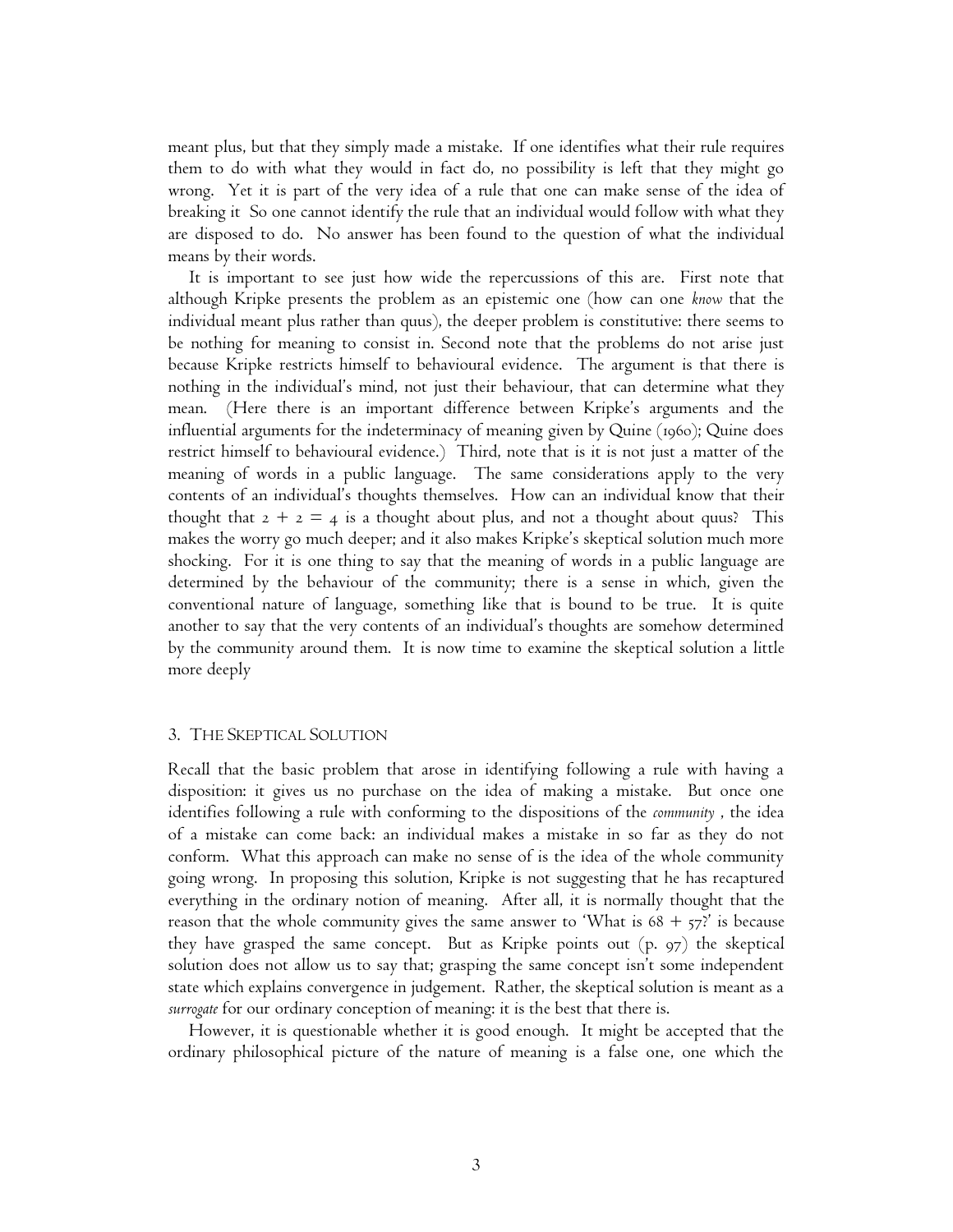skeptical solution corrects. It would be much worse if the skeptical solution were at odds with the ordinary practice of making judgements. Yet it seems that it is. As Paul Boghossian has noted, there are plenty of cases in which, for ordinary predictably reasons, the whole community tends to go wrong (Boghossian 1990 pp. 535–6). Thus consider a good magician. With sleight of hand she can get us all to believe that she has put the egg into the hat; only she knows that it is under the table. So the community agrees that the predicate 'is in the hat' applies to the egg; the magician is the odd one out. Yet it would be ridiculous to say, as it seems the skeptical solution must, that the community is right and the magician wrong. She is the one who knows the truth. The rest of the community have simply been tricked.

A natural response to this is to say that not every disposition of the community should be respected. It is important to pick and choose. In this case, the disposition of the magician to say that the egg isn't in the hat should count for far more than that of the rest of the community to say that it is. However, once that move is made, the primary motivation for the skeptical solution has been lost. The whole point was that using the actual dispositions of an individual could not give rise to the possibility of error; so it was necessary to look to the actual dispositions of the community instead. But once one starts to pick and choose amongst the dispositions of the community, saying that some must be given greater weight than others, the possibility of error is reintroduced into the individual case. Here too, if some dispositions are favoured over others, then the individual can be thought of as falling into error: they will be in error whenever they go with a less favoured disposition over a more favoured. To say this is not to deny the role of the community altogether; for instance, it could be that in sorting out the preferred dispositions it will be necessary to have recourse to the dispositions of the experts, and this is a position conferred by the community. But the *essential* role of the community will have been lost, and with it what is distinctive about the skeptical solution. Let us now turn to this alternative proposal, and examine in more detail the grounds on which some dispositions might be preferred to others.

#### 4. LAUNDERING THE DISPOSITIONS

The central thought is that the correct application of a term cannot be identified with that which an individual is disposed to apply it to, nor with what the community is disposed to apply it to; but it might be possible to identify it with what the individual or the community is disposed to apply it to *under certain circumstances*. This is the device that enables some dispositions to be preferred to others. The proposal here parallels certain versions of the dispositional theory of colour, and useful lessons can be gained from considering that.

According to a crude dispositional theory of colour, an object is, say, red, if and only if observers have the disposition to judge it as red. But that crude form of the theory is hopeless. Some observers are colour-blind; some circumstances, for instance coloured lighting, will distort the colour judgements even of someone who is not. So a more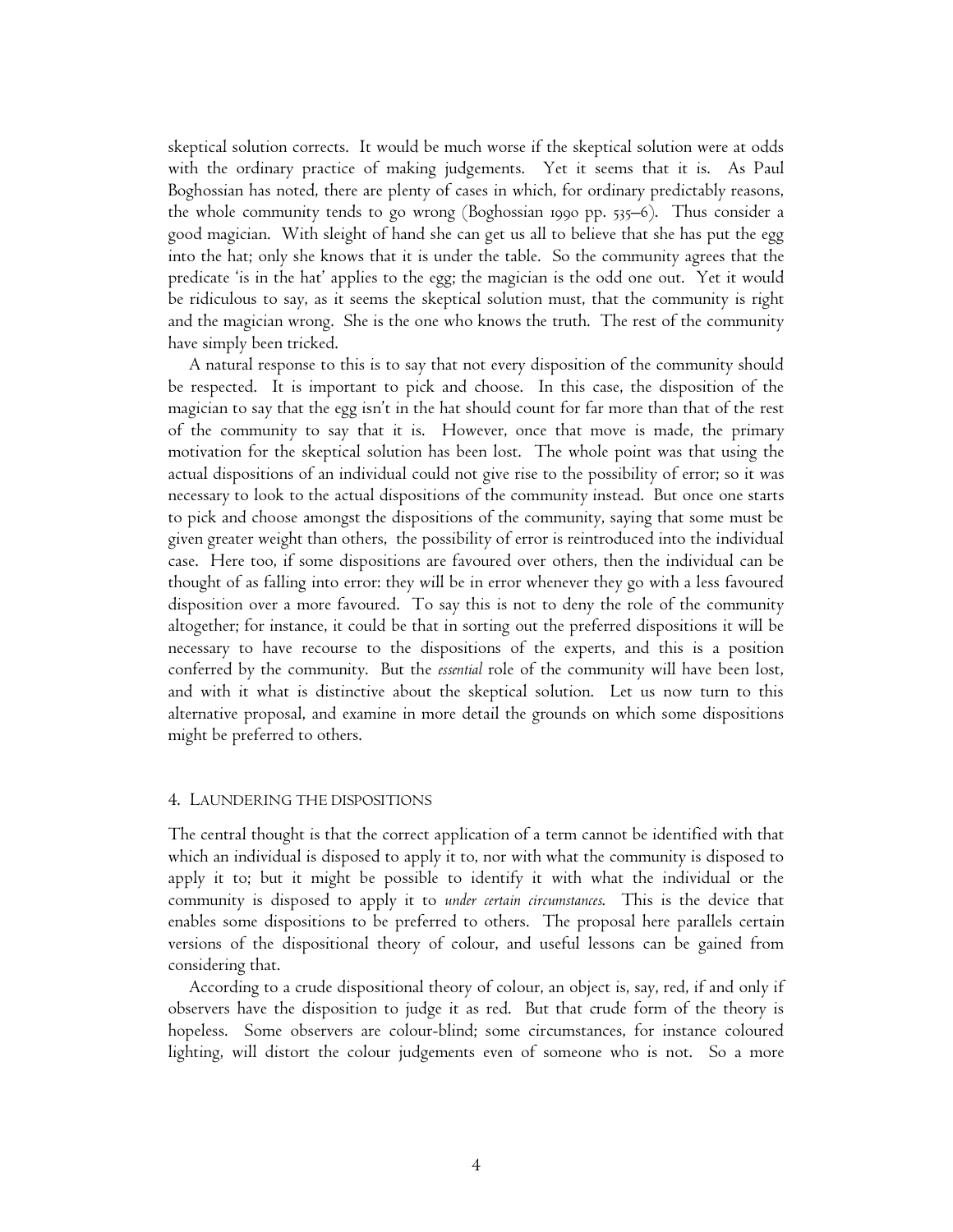plausible dispositional account of red will say that an object is red if and only if competent observers in favourable circumstances have the disposition to judge it as red. This makes the account more plausible; and it re-introduces the possibility of error. Yet it raises a difficulty, that of specifying what competent observers and favourable circumstances are. For if all that can be said about them is that the are, respectively, the people who are good at identifying red things, and the circumstances that are good for such identifications, then the account will be circular.

Parallel issues arise for the rule following concerns. Suppose it were said that an individual means plus rather than quus by '+' just in case, *under favourable circumstances*, they have the disposition to use it to denote the addition function, i.e. to answer '125' to 'What is 68 +  $57$ ?'; '2' to 'What is  $1 + 1$ ?' and so on. Now the possibility of error has been reintroduced, since sometimes the circumstances will not be favourable. But how should the favourable circumstances be specified? They cannot be specified as those circumstances in which the individual uses '+' to denote the addition function; for that makes the proposal is trivial. Worse, the proposal can provide no support for thinking that the individual does in fact use  $+$ ' to mean plus, since it is equally true that they have a disposition to use '+' to denote quus in those circumstances in which they use it to denote the quaddition function.

Moreover, it seems that it won't do to say that favourable circumstances are those in which the individual is thinking hard, and has no distractions, for even here people make mistakes. Everyone does. Of course, in such cases the individual will not be thinking *hard enough*; but if that is shorthand for 'not thinking hard enough to get it right', then the proposal has lapsed back to triviality.

What other ways might there be to launder dispositions without triviality? One response, stemming from those who seek to give a biological foundation to meaning, is to seek to spell out competent speakers and favourable circumstances in terms of *proper functioning*, where this in turn is spelled out in terms of the function that has been selected for. This is typically presented as part of a broader project of understanding semantics notions in terms of evolutionary ones. Whatever the merits of the broader project, it faces great difficulties in providing a response to the rule following worries. One kind of problem arises when we try to give an account of highly abstract terms, terms which do not bring obvious evolutionary advantage to those who grasp them: the case of addition, discussed so far, provides a case in point, let alone the concepts of, say, algebraic topology. But suppose one were to consider more down to Earth concepts, like that of *cow*. Could it be argued that the reason a given individual means *cow* by 'cow' rather than, say, *cow unless today is 25th January 2150, in which case horse* is that they have been selected to do so? It appears not; for, since we have not yet reached 25th January 2150, it will be true of every cow that the individual has in fact met that they are: a cow unless today is 25th January in which case they are a horse. (This example makes clear the similarities that the rule following problem bears to Goodman's 'New Riddle of Induction' and the famous example of grue; see (Goodman 1973), and Kripke's discussion pp. 20, 58-9. Similar examples could be given using disjunctive concepts, for instance that of being *a cow or a marshmallow*: it is true of every cow that it is either a cow or a marshmallow. For discussion, and a suggested way of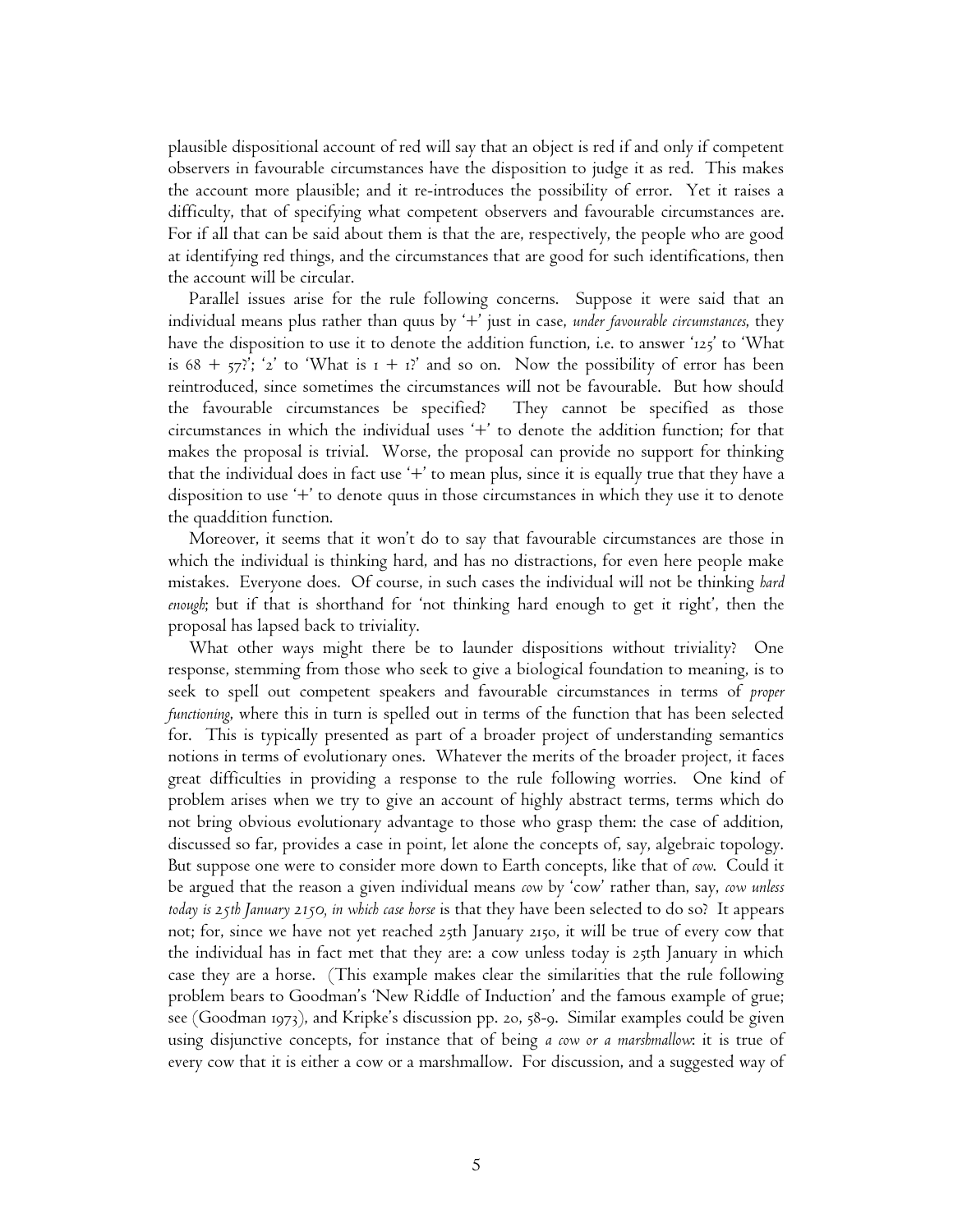avoiding this latter problem, see (Fodor 1990), Chs 3 & 4.) It might be argued that the property of being a cow unless today is 25th January 2150, in which case a horse, is not a very natural one. That is surely correct. But once that property is ruled out as a eligible referent for the term 'cow' on the grounds of its unnaturalness it is unclear that the talk of proper function is actually doing any work at all. (For an example of a teleological response to the rule following problem, see (Millikan 1990); for discussion of the problems with the approach in general see (Boghossian 1989) pp. 537ff. For a discussion of the advantages to be gained by treating naturalness as a primitive feature of properties, including an application to rule-following, see (Lewis 1983), esp. pp.  $375-7$ )

A more promising approach to laundering dispositions is suggested by Philip Pettit (1999). Why not think of the ideal conditions as involving an idealization of our actual practices of correcting ourselves and others in the light of discrepancy and divergence? This reintroduces a social element: individuals mean plus rather than quus by '+' just in case the process of correcting themselves and others in which they actually engage will, if taken as far as it can be taken, result in them using it to denote the addition function. However, there is in this proposal no unwanted guarantee that the community, as it now stands, is right in its use of terms; for the process of correction might not yet have been carried out. And provided that the idealization is not understood in a trivializing way (i.e. as the process that will bring individuals to apply their terms correctly according to what they mean by them) the proposal will not be trivial. Nonetheless a worry remains. It seems that there is no *a priori* guarantee that a community's actual practices, even if idealized, will lead them to use their terms correctly. For couldn't it be that their practices are prey to a deep and systematic error, such that however much they are idealized, the error will remain? Perhaps, to extend the example given before, nature herself is the magician, and the community will never see through her tricks. In such a case, following Pettit's method of resolving differences and contradictions would perhaps lead them to a consistent theory, and one that they would be quite happy with; but it would be a theory involving misapplications of their own concepts—misapplications which, given their cast of mind, they would never be in a position to shake off. All this seems possible. Yet if what is meant by a word is what its users would be disposed to apply it to after they had resolved all discrepancies and divergences, no such errors would be possible. It might seem very implausible that communities are in fact prey to errors of this sort; but it is not clear that there should be an *a priori* guarantee that they are not.

### 5. ANTI-REDUCTIONIST APPROACHES

The rule following worry consists in the thought that we cannot give a characterization of what following one linguistic rule rather than another amounts to. But what kind of characterization is required? It might appear that what Kripke has shown to be unobtainable is a characterization of facts about rule-following in terms of other sorts of facts. What it shows then is that a certain kind of reductionism is unavailable. So another response to the rule following worries is just to give up on reductionism: conclude that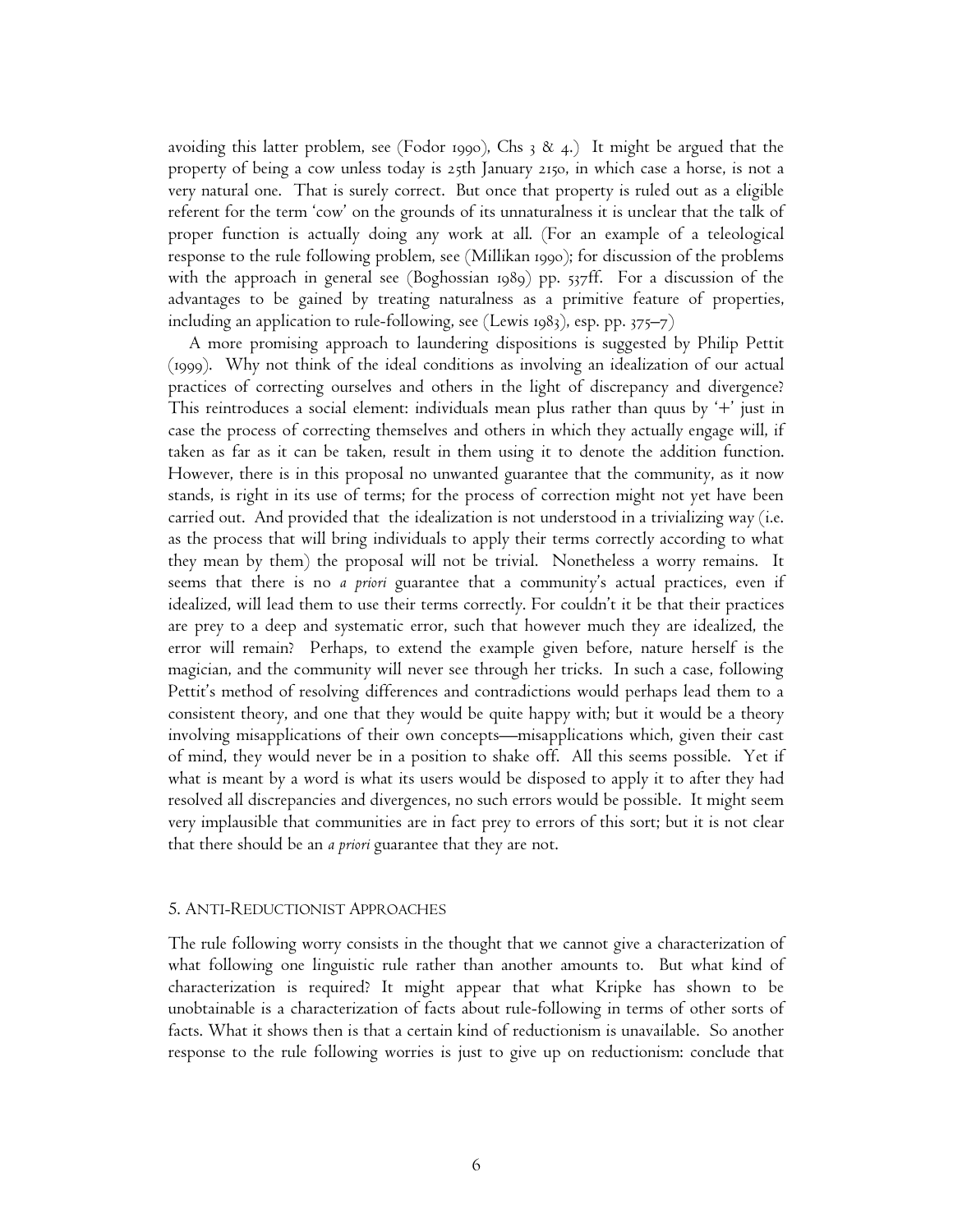meaning facts are simply not reducible to other sorts of facts, in particular, conclude that they are not reducible to facts about actual or possible behaviour. This is the approach taken by McDowell (1984, 1993); see also (Wright 1989).

The flight from reductionism has been a feature of much recent analytic philosophy; and social scientists schooled in the *verstehen* approach will find the response natural. But what exactly does a rejection of reductionism with respect to meaning consist in? One response would be to say that each individual meaning fact (that 'plus' means plus, for example) is *sui generis* and primitive; one simply grasps it or one doesn't. Kripke briefly discusses and rejects such an approach (p. 51), and he is surely right that it is most implausible. No matter how skeptical one might be about the existence of analytic equivalences, it cannot be denied that there are systematic connections between different meaning facts; how else could we explain the meanings of new words in terms of old? A more plausible claim is that, whilst there are connections between meaning facts, no meaning fact can be reduced to a non-meaning fact. This is how proponents of antireductionism typically conceive of it. The contention is that the rule following worries only arise if one tries to give an account of meaning facts in terms of facts that make no reference to meaning. (Note: if this really is to be anti-reductionism, the position had better be that there is no way whatsoever of deriving meaning facts from non-meaning facts, not just that there are ways of formulating meaning facts that do not admit of reduction. Thus, for instance, Paul Horwich denies that there is any reductive substitution for 'F-ness' in the sentence '"Plus" means F-ness'; but he still claims that meaning facts are reducible to facts about use. As he correctly says, this is a rejection of the non-reductionist position. See Horwich 1998.)

An obvious difficulty with this anti-reductionist approach concerns how to fit it into a naturalistic world picture. Naturalism has been understood by many to require that every fact is ultimately reducible to a fact of natural science. This general issue of naturalistic reducibility is an enormous one, which cannot be pursued here. Clearly the success of a anti-reductive response to the rule-following worries will depend on the success of antireductive approaches more generally. However, the worry can be somewhat lessened by pointing out that whilst anti-reductionists reject the idea that meaning facts are *reducible* to non-meaning facts, it is not obvious that they need reject the idea that they *supervene* on natural facts. Reduction requires that, for every meaning fact, a corresponding nonmeaning fact can be given. Supervenience requires only the weaker thesis that the class of meaning facts are somehow made true by the class of non-meaning facts. That is, someone who embraces supervenience without reduction will accept that non-meaning facts (in particular, facts about usage, belief and the like) make true the meaning facts, in the sense that there could not be a change in the meaning facts without a change in the non-meaning facts. Whether such a picture can really be made good, however, remains to be seen. (There is a gesture towards such a picture in McDowell 1984, p. 348; for a fuller discussion of supervenience of meaning on use, without reduction, see Williamson 1994. pp. 205–9.)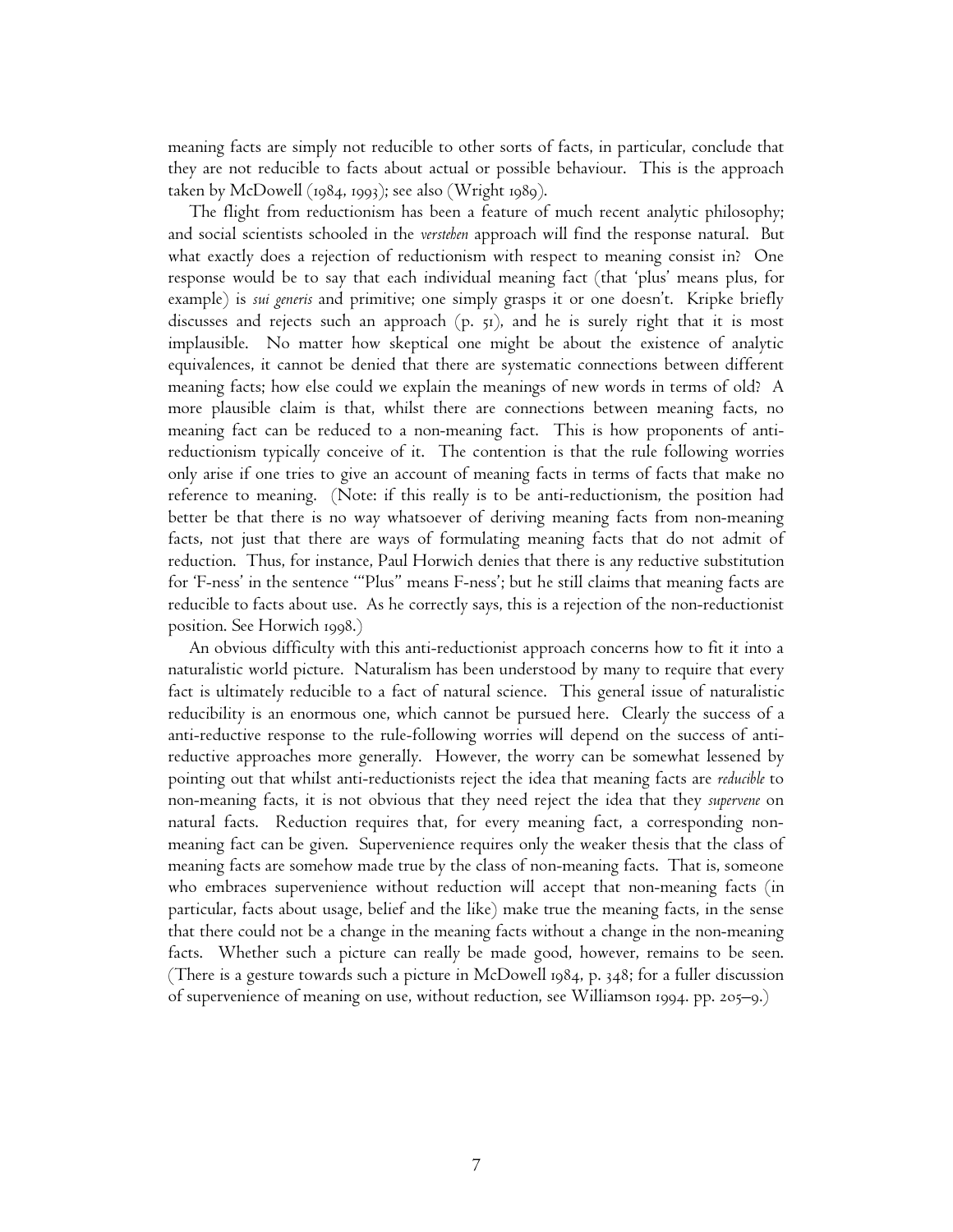#### BIBLIOGRAPHY

- Blackburn S., 1984: The Individual Strikes Back. *Synthese* 58: 281–301
- Boghossian P., 1989: The Rule-Following Considerations. *Mind* 98: 507–549
- Boghossian P., 1991: The Problem of Meaning in Wittgenstein. In: K Puhl (ed.) *Meaning Skepticism*. De Gruyter, Berlin
- Chomsky N., 1986: *Knowledge of Language*. Praeger, New York. Chapter 4
- Fodor J., 1990: *A Theory of Content and Other Essays.* MIT Press, Cambridge MA
- Fogelin R., 1987: *Wittgenstein.* Routledge, London
- Goodman N., 1973: *Fact, Fiction, and Forecast* 3rd ed. Bobbs-Merrill, Indianapolis.
- Horwich, P., 1998: *Meaning.* Clarendon Press, Oxford
- Kripke S., 1982: *Wittgenstein on Rules and Private Language.* Harvard University Press, Cambridge MA
- Lewis D., 1983: New Work for a Theory of Universals. *Australasian Journal of Philosophy* 61: 343–77
- McDowell J., 1984: Wittgenstein on Following a Rule. *Synthese* 58: 325–63
- McDowell J., 1993: Meaning and Intentionality in Wittgenstein's Later Philosophy. In P French, T Uehling, H Wettstein (eds.) *Midwest Studies in Philosophy* 17. University of Notre Dame Press, Notre Dame Indiana
- McGinn C., 1984: *Wittgenstein on Meaning.* Basil Blackwell, Oxford
- Millikan R., 1990: Truth Rules, Hoverflies, and the Kripke-Wittgenstein Paradox. *Philosophical Review* 99: 323–53
- Pettit P., 1990: The Reality of Rule Following. *Mind* 99: 1-21
- Pettit P., 1999: A Theory of Normal and Ideal Conditions. *Philosophical Studies* 96: 21-44
- Quine W., 1960: *Word and Object.* MIT Press, Cambridge MA
- Williamson T., 1994: *Vagueness.* Routledge, London

Wittgenstein L., 1958: *Philosophical Investigations.* Basil Blackwell, Oxford